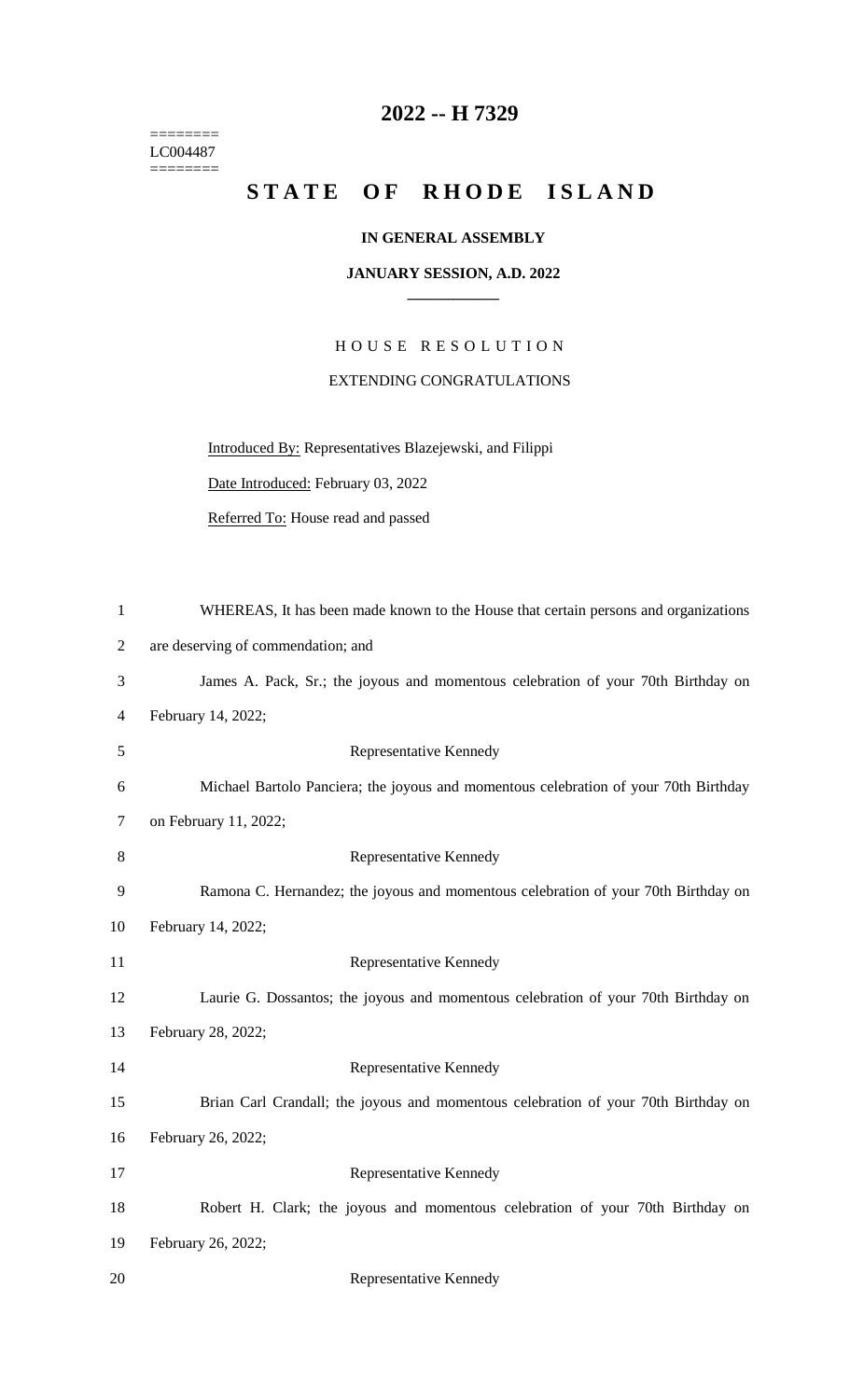| $\mathbf{1}$   | Bruce G. Algier, Sr.; the joyous and momentous celebration of your 70th Birthday on   |
|----------------|---------------------------------------------------------------------------------------|
| $\overline{2}$ | February 7, 2022;                                                                     |
| 3              | Representative Kennedy                                                                |
| 4              | Felix Adefusika; the joyous and momentous celebration of your 70th Birthday on        |
| 5              | February 17, 2022;                                                                    |
| 6              | Representative Kennedy                                                                |
| 7              | Jane L. Westerlund; the joyous and momentous celebration of your 70th Birthday on     |
| 8              | February 24, 2022;                                                                    |
| 9              | Representative Kennedy                                                                |
| 10             | Frank P. Pendola; the joyous and momentous celebration of your 70th Birthday on       |
| 11             | February 10, 2022;                                                                    |
| 12             | Representative Kennedy                                                                |
| 13             | Lynne M. Vanhouten; the joyous and momentous celebration of your 75th Birthday on     |
| 14             | February 1, 2022;                                                                     |
| 15             | Representative Kennedy                                                                |
| 16             | Raymond E. Schmidt; the joyous and momentous celebration of your 75th Birthday on     |
| 17             | February 22, 2022;                                                                    |
| 18             | Representative Kennedy                                                                |
| 19             | Robert Samuel Sammataro; the joyous and momentous celebration of your 75th Birthday   |
| 20             | on February 25, 2022;                                                                 |
| 21             | Representative Kennedy                                                                |
|                |                                                                                       |
| 22             | John Dominic Ryan, Jr.; the joyous and momentous celebration of your 75th Birthday on |
| 23             | February 9, 2022;                                                                     |
| 24             | Representative Kennedy                                                                |
| 25             | Manuel Ortiz Martinez; the joyous and momentous celebration of your 75th Birthday on  |
| 26             | February 23, 2022;                                                                    |
| 27             | Representative Kennedy                                                                |
| 28             | Paula Elsie Moreau; the joyous and momentous celebration of your 75th Birthday on     |
| 29             | February 21, 2022;                                                                    |
| 30             | Representative Kennedy                                                                |
| 31             | Sharon A. Mitchell; the joyous and momentous celebration of your 75th Birthday on     |
| 32             | February 1, 2022;                                                                     |
| 33             | Representative Kennedy                                                                |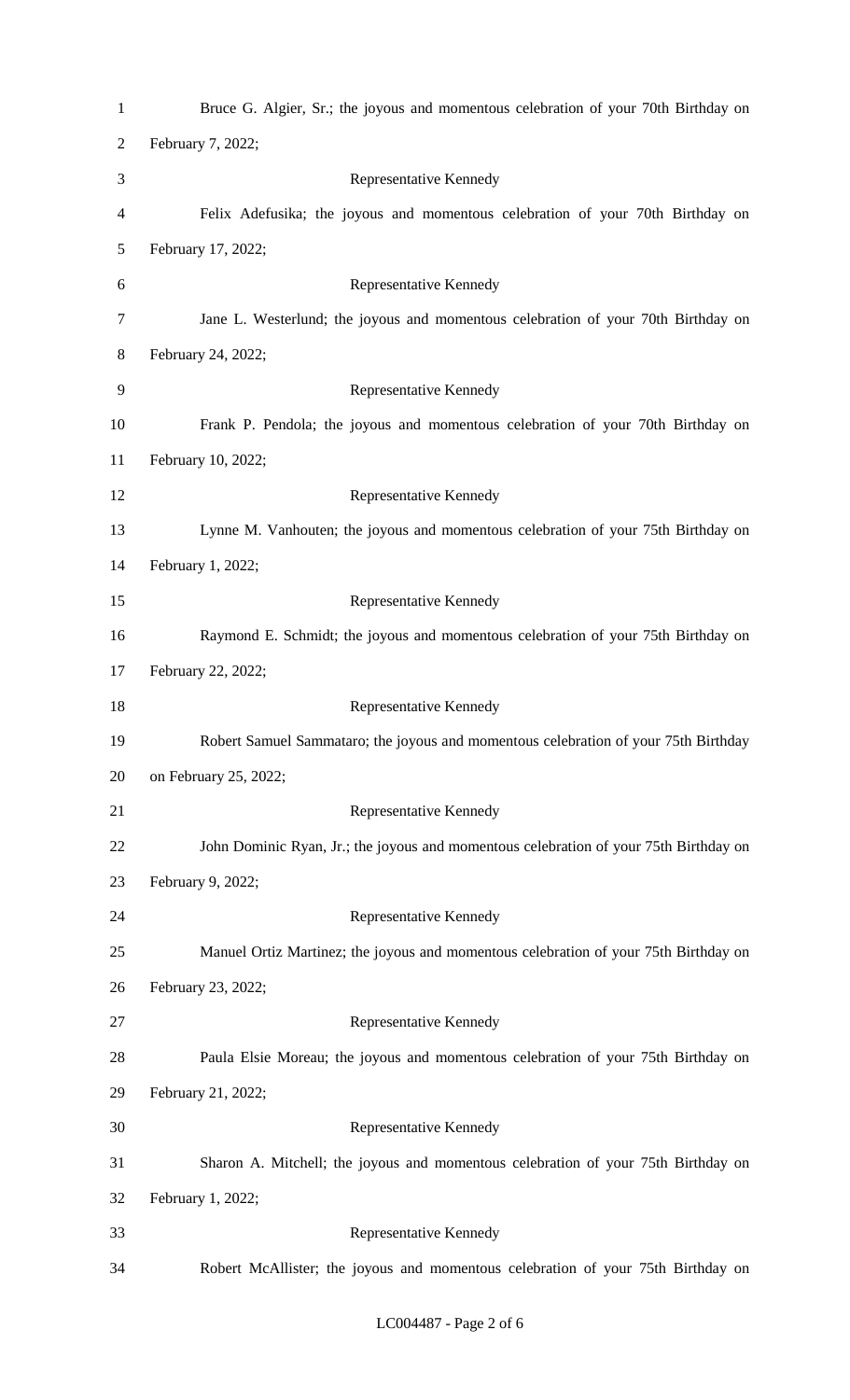| $\mathbf{1}$   | February 26, 2022;                                                                    |
|----------------|---------------------------------------------------------------------------------------|
| $\overline{2}$ | Representative Kennedy                                                                |
| 3              | John A. Hume; the joyous and momentous celebration of your 75th Birthday on February  |
| 4              | 19, 2022;                                                                             |
| 5              | Representative Kennedy                                                                |
| 6              | Richard T. Holland; the joyous and momentous celebration of your 75th Birthday on     |
| 7              | February 5, 2022;                                                                     |
| 8              | Representative Kennedy                                                                |
| 9              | Gilbert Golpe; the joyous and momentous celebration of your 75th Birthday on February |
| 10             | 3, 2022;                                                                              |
| 11             | Representative Kennedy                                                                |
| 12             | Marilyn Lee Garrison; the joyous and momentous celebration of your 75th Birthday on   |
| 13             | February 11, 2022;                                                                    |
| 14             | Representative Kennedy                                                                |
| 15             | Mary Lou Foley; the joyous and momentous celebration of your 75th Birthday on         |
| 16             | February 18, 2022;                                                                    |
| 17             | Representative Kennedy                                                                |
| 18             | Martha G. C. Eldridge; the joyous and momentous celebration of your 75th Birthday on  |
| 19             | February 22, 2022;                                                                    |
| 20             | Representative Kennedy                                                                |
| 21             | Maryanne Catelle; the joyous and momentous celebration of your 75th Birthday on       |
| 22             | February 6, 2022;                                                                     |
| 23             | Representative Kennedy                                                                |
| 24             | Thomas A. Terranova, Jr.; the joyous and momentous celebration of your 80th Birthday  |
| 25             | on February 5, 2022;                                                                  |
| 26             | Representative Kennedy                                                                |
| 27             | Patricia M. Larock; the joyous and momentous celebration of your 80th Birthday on     |
| 28             | February 22, 2022;                                                                    |
| 29             | Representative Kennedy                                                                |
| 30             | William A. Lampe; the joyous and momentous celebration of your 80th Birthday on       |
| 31             | February 15, 2022;                                                                    |
| 32             | Representative Kennedy                                                                |
| 33             | Jean N. King; the joyous and momentous celebration of your 80th Birthday on February  |
| 34             | 26, 2022;                                                                             |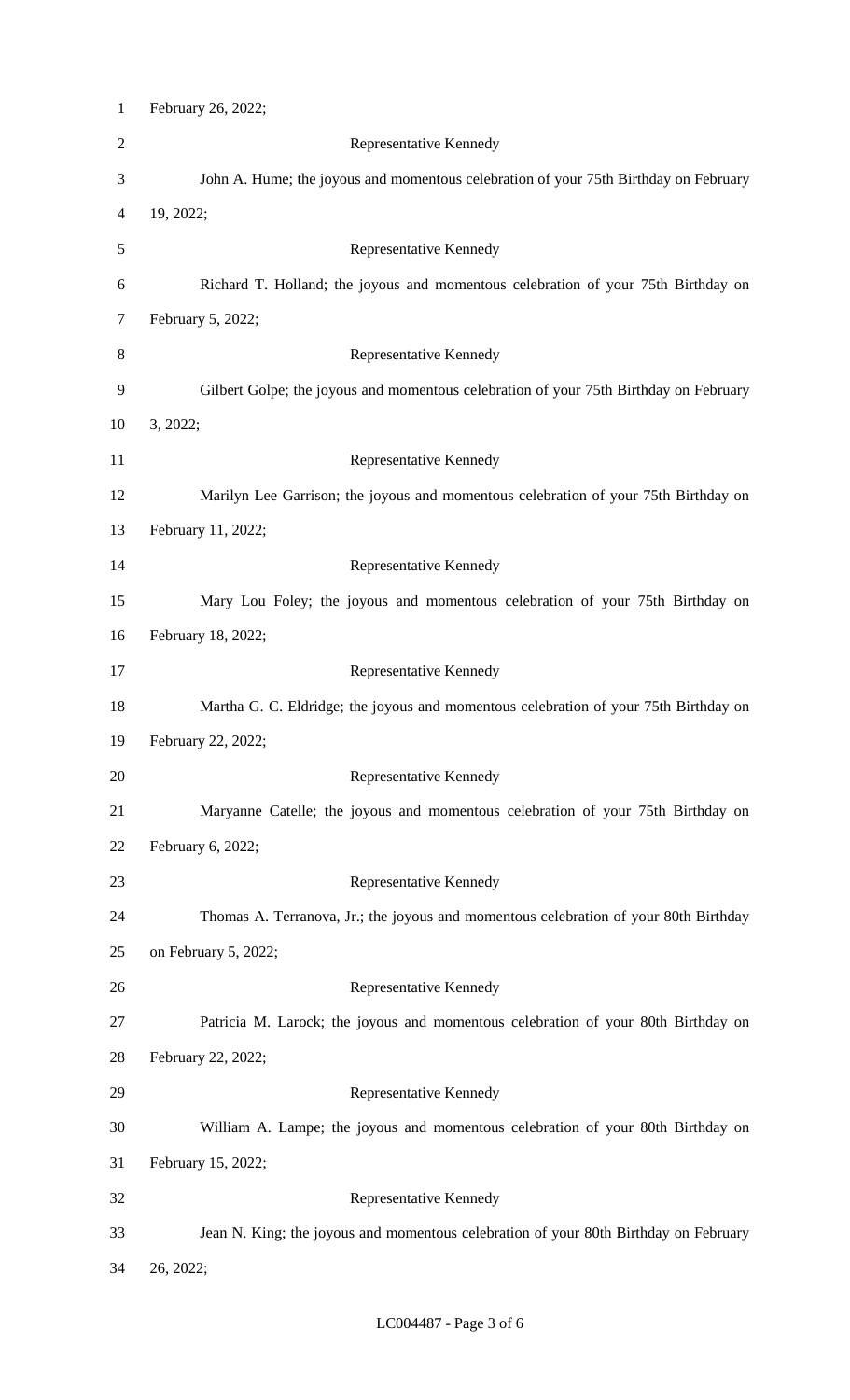| $\mathbf{1}$   | Representative Kennedy                                                                           |
|----------------|--------------------------------------------------------------------------------------------------|
| $\overline{2}$ | Marilyn J. Greene; the joyous and momentous celebration of your 80th Birthday on                 |
| 3              | February 22, 2022;                                                                               |
| $\overline{4}$ | Representative Kennedy                                                                           |
| 5              | Marlene A. Clark; the joyous and momentous celebration of your 80th Birthday on                  |
| 6              | February 19, 2022;                                                                               |
| 7              | Representative Kennedy                                                                           |
| 8              | Ernest L. Campbell; the joyous and momentous celebration of your 80th Birthday on                |
| 9              | February 15, 2022;                                                                               |
| 10             | Representative Kennedy                                                                           |
| 11             | Elly M. Gradilone; the joyous and momentous celebration of your 95th Birthday on                 |
| 12             | February 1, 2022;                                                                                |
| 13             | Representative Kennedy                                                                           |
| 14             | People's Credit Union; celebrating 100 years of "people helping people" as members save          |
| 15             | money, obtain loans at moderate rates, and together build a local community for today and future |
| 16             | generations;                                                                                     |
| 17             | Representative Ruggiero                                                                          |
| 18             | Emily Aspinall, Coastal Carolina University; the outstanding academic achievement of             |
| 19             | being named to the Dean's List for the 2021 Fall Semester at Coastal Carolina University;        |
| 20             | <b>Representative Morales</b>                                                                    |
| 21             | Ricardo Andres Suchite, College of the Holy Cross; the outstanding academic                      |
| 22             | achievement of being named to the Dean's List for the 2021 Fall Semester at the College of the   |
| 23             | Holy Cross;                                                                                      |
| 24             | <b>Representative Morales</b>                                                                    |
| 25             | Blessing Pour, Roger Williams University; the outstanding academic achievement of                |
| 26             | being named to the Dean's List for the 2021 Fall Semester at Roger Williams University;          |
| 27             | <b>Representative Morales</b>                                                                    |
| 28             | Jeraldyn Ramirez, Roger Williams University; the outstanding academic achievement of             |
| 29             | being named to the Dean's List for the 2021 Fall Semester at Roger Williams University;          |
| 30             | <b>Representative Morales</b>                                                                    |
| 31             | Wandely Montilla, Roger Williams University; the outstanding academic achievement of             |
| 32             | being named to the Dean's List for the 2021 Fall Semester at Roger Williams University;          |
| 33             | <b>Representative Morales</b>                                                                    |
| 34             | Alejandra Tavarez, Roger Williams University; the outstanding academic achievement of            |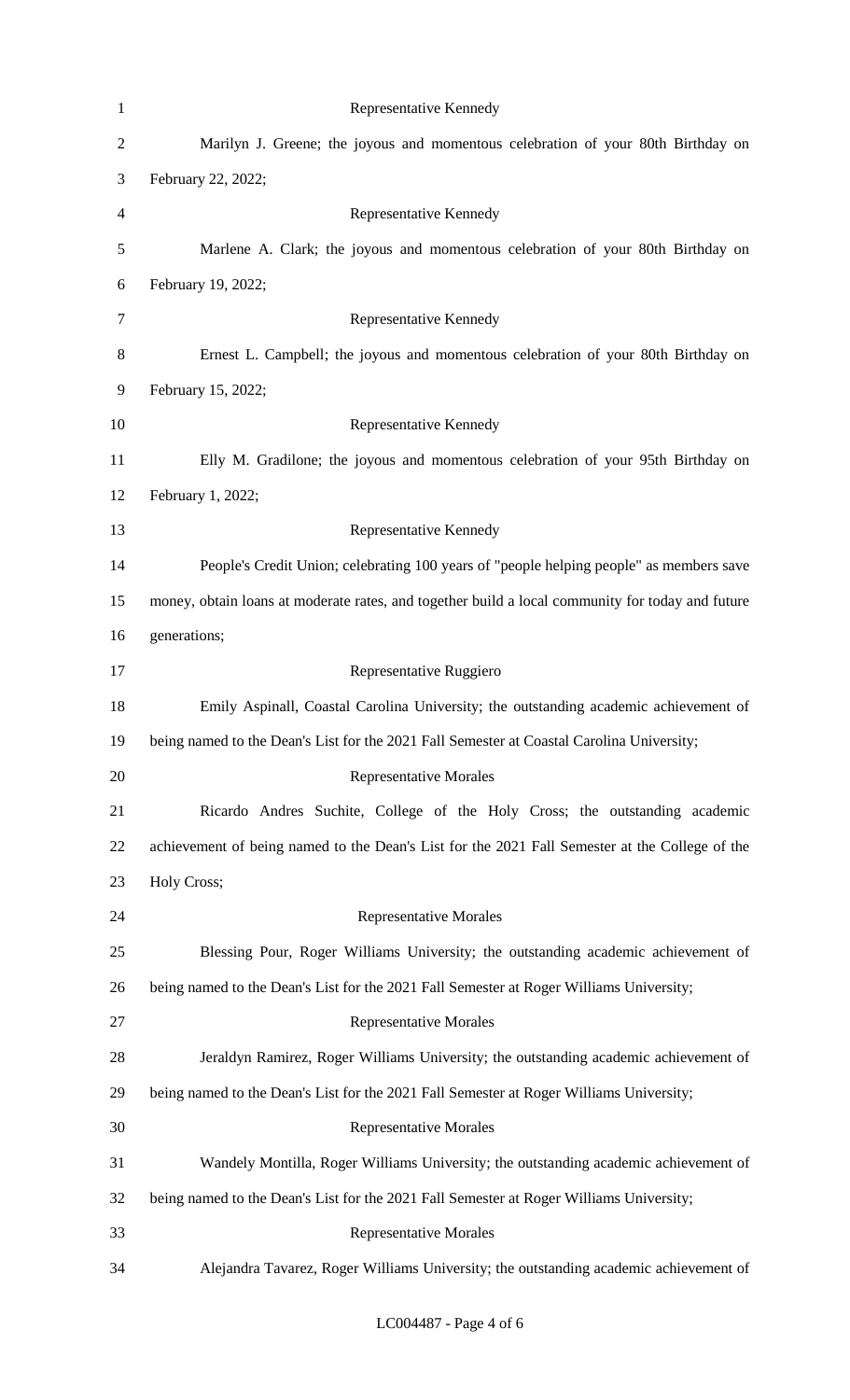| $\mathbf{1}$   | being named to the Dean's List for the 2021 Fall Semester at Roger Williams University;         |
|----------------|-------------------------------------------------------------------------------------------------|
| $\overline{2}$ | <b>Representative Morales</b>                                                                   |
| 3              | Abigail Valenzuela, Roger Williams University; the outstanding academic achievement             |
| 4              | of being named to the Dean's List for the 2021 Fall Semester at Roger Williams University;      |
| 5              | <b>Representative Morales</b>                                                                   |
| 6              | Captain Christopher Gray, Central Falls Fire Department; the distinguished honor of             |
| 7              | being promoted to the rank of Battalion Chief at the Central Falls Fire Department;             |
| 8              | Representative Giraldo                                                                          |
| 9              | Lieutenant Jeffrey Sylvester, Central Falls Fire Department; the distinguished honor of         |
| 10             | being promoted to the rank of Captain at the Central Falls Fire Department;                     |
| 11             | Representative Giraldo                                                                          |
| 12             | Firefighter Keith Williams, Central Falls Fire Department; the distinguished honor of           |
| 13             | being promoted to the rank of Lieutenant at the Central Falls Fire Department;                  |
| 14             | Representative Giraldo                                                                          |
| 15             | Firefighter Matthew Alix, Central Falls Fire Department; the distinguished honor of your        |
| 16             | swearing in to the Central Falls Fire Department;                                               |
| 17             | Representative Giraldo                                                                          |
| 18             | Firefighter Michael LaBonte, Central Falls Fire Department; the distinguished honor of          |
| 19             | your swearing in to the Central Falls Fire Department;                                          |
| 20             | Representative Giraldo                                                                          |
| 21             | Yuvi Cambero, University of Rhode Island; the outstanding academic achievement of               |
| 22             | being named to the Dean's List for the 2021 Fall Semester at the University of Rhode Island;    |
| 23             | <b>Representative Morales</b>                                                                   |
| 24             | Evelyn Cardoza, University of Rhode Island; the outstanding academic achievement of             |
| 25             | being named to the Dean's List for the 2021 Fall Semester at the University of Rhode Island;    |
| 26             | <b>Representative Morales</b>                                                                   |
| 27             | Margareth Cruz, University of Rhode Island; the outstanding academic achievement of             |
| 28             | being named to the Dean's List for the 2021 Fall Semester at the University of Rhode Island;    |
| 29             | <b>Representative Morales</b>                                                                   |
| 30             | Kristopher Orellana, University of Rhode Island; the outstanding academic achievement           |
| 31             | of being named to the Dean's List for the 2021 Fall Semester at the University of Rhode Island; |
| 32             | <b>Representative Morales</b>                                                                   |
| 33             | Kevin Castaneda, University of Rhode Island; the outstanding academic achievement of            |
| 34             | being named to the Dean's List for the 2021 Fall Semester at the University of Rhode Island;    |